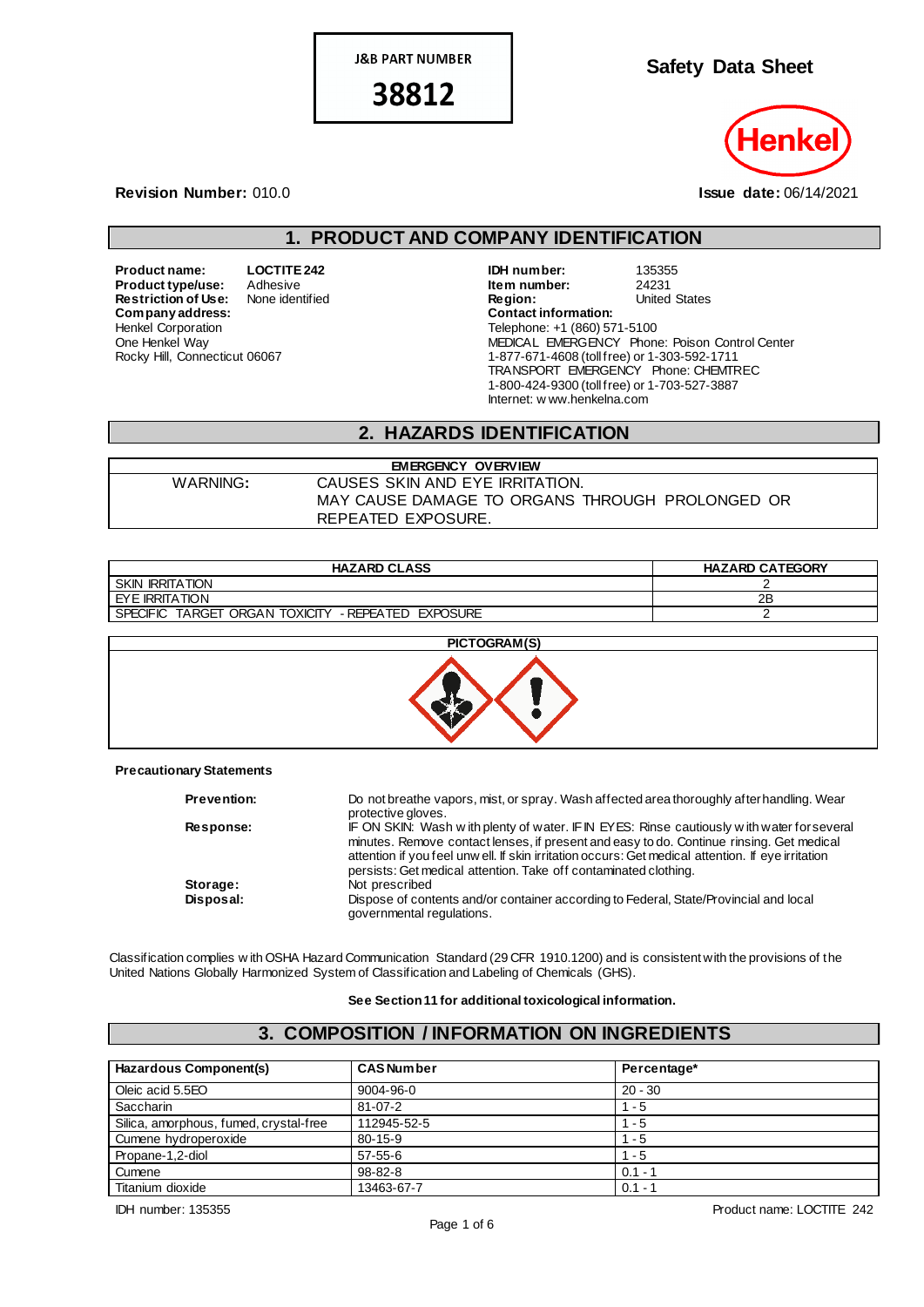\* Exact percentages may vary or are trade secret. Concentration range is provided to assist users in providing appropriate pr otections.

| <b>4. FIRST AID MEASURES</b>       |                                                                                                                                                                               |  |  |
|------------------------------------|-------------------------------------------------------------------------------------------------------------------------------------------------------------------------------|--|--|
| Inhalation:                        | Move to fresh air. If breathing is difficult, give oxygen. If not breathing, give<br>artificial respiration. Get medical attention.                                           |  |  |
| Skin contact:                      | Immediately flush skin w ith plenty of w ater (using soap, if available). Remove<br>contaminated clothing and footwear. Wash clothing before reuse. Get medical<br>attention. |  |  |
| Eye contact:                       | Rinse immediately with plenty of water, also under the eyelids, for at least 15<br>minutes. Get medical attention.                                                            |  |  |
| Ingestion:                         | DO NOT induce vomiting unless directed to do so by medical personnel.<br>Never give anything by mouth to an unconscious person. Get medical<br>attention.                     |  |  |
| Symptoms:                          | See Section 11.                                                                                                                                                               |  |  |
| <b>5. FIRE FIGHTING MEASURES</b>   |                                                                                                                                                                               |  |  |
| Extinguishing media:               | Water spray (fog), foam, dry chemical or carbon dioxide.                                                                                                                      |  |  |
| Special firefighting procedures:   | Wear self-contained breathing apparatus and full protective clothing, such as<br>turn-out gear. In case of fire, keep containers cool with water spray.                       |  |  |
| Unusual fire or explosion hazards: | Uncontrolled polymerization may occur at high temperatures resulting in<br>explosions or rupture of storage containers.                                                       |  |  |
| Hazardous combustion products:     | Oxides of carbon. Oxides of sulfur. Oxides of nitrogen. Irritating organic<br>vapours.                                                                                        |  |  |
|                                    | <b>6. ACCIDENTAL RELEASE MEASURES</b>                                                                                                                                         |  |  |

**Use personal protection recommended in Section 8, isolate the hazard area and deny entry to unnecessary and unprotected personnel.**

**Environmental precautions:** Do not allow product to enter sew er or waterways.

**Clean-up methods:** Remove all sources of ignition. Evacuate and ventilate spill area; dike spill to clean-up methods: prevent entry into w ater system; w ear full protective equipment during cleanup. Soak up w ith inert absorbent material (e.g. sand, silica gel, acid binder, universal binder, saw dust). Scrape up as much material as possible. Store in a partly filled, closed container until disposal. Refer to Section 8 "Exposure Controls / Personal Protection" prior to clean up.

## **7. HANDLING AND STORAGE**

**Handling:** Use only w ith adequate ventilation. Prevent contact w ith eyes, skin and clothing. Do not breathe vapor and mist. Wash thoroughly after handling. Keep container closed. Refer to Section 8.

**Storage:** For safe storage, store between -20 °C (-4°F) and 50 °C (122°F) Keep in a cool, w ell ventilated area aw ay from heat, sparks and open flame. Keep container tightly closed until ready for use.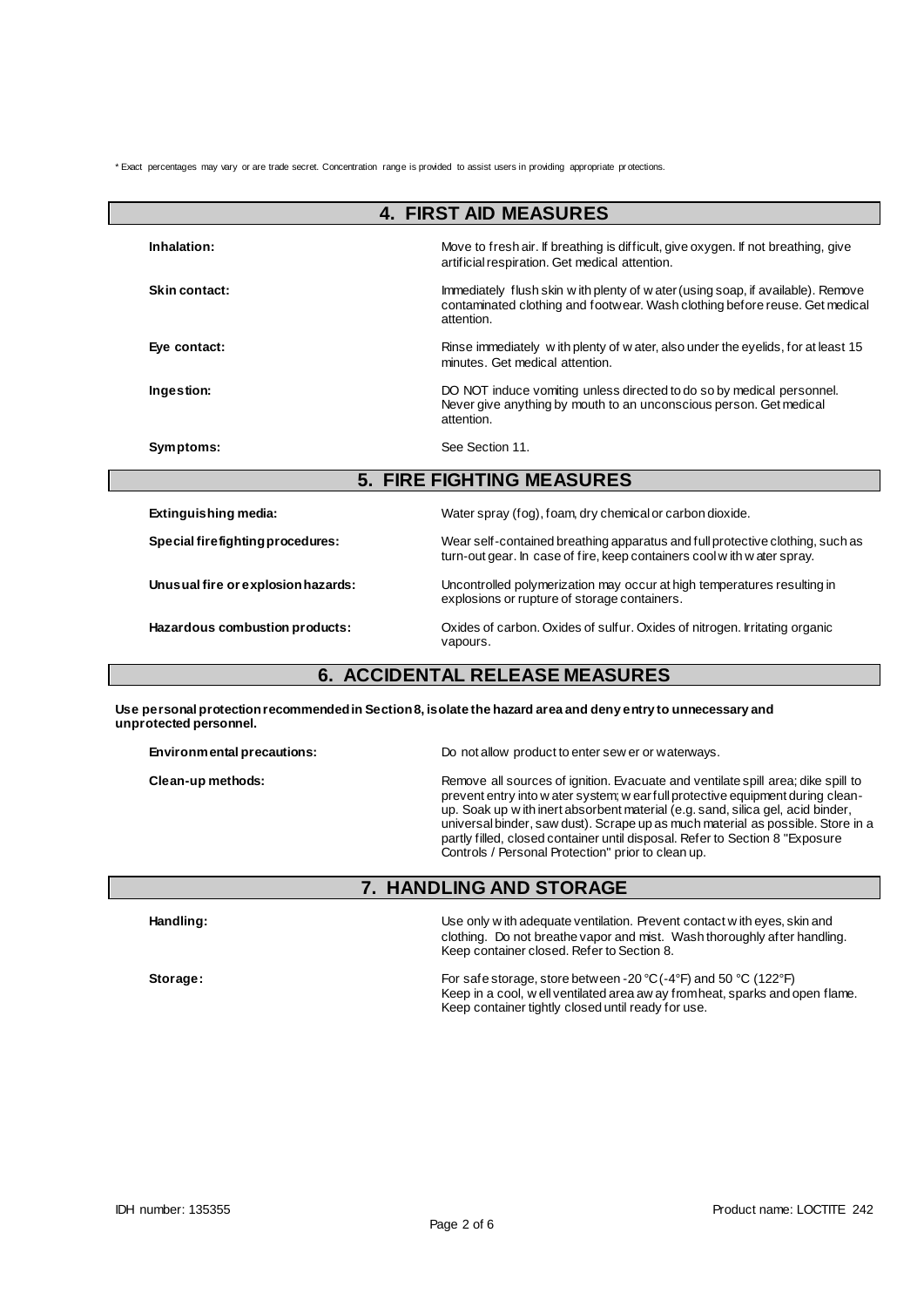# **8. EXPOSURE CONTROLS / PERSONAL PROTECTION**

**Employers should complete an assessment of all workplaces to determine the need for, and selection of, proper exposure controls and protective equipment for each task performed.**

| Hazardous Component(s)                 | <b>ACGIHTLV</b>                                                                                                                                        | <b>OSHA PEL</b>                                                                                                                                                                 | <b>AIHA WEEL</b>                                  | <b>OTHER</b> |
|----------------------------------------|--------------------------------------------------------------------------------------------------------------------------------------------------------|---------------------------------------------------------------------------------------------------------------------------------------------------------------------------------|---------------------------------------------------|--------------|
| Oleic acid 5.5EO                       | None                                                                                                                                                   | None                                                                                                                                                                            | None                                              | None         |
| <b>Saccharin</b>                       | None                                                                                                                                                   | None                                                                                                                                                                            | None                                              | None         |
| Silica, amorphous, fumed, crystal-free | 10 mg/m3 TWA<br>Inhalable dust.<br>3 mg/m3 TWA<br>Respirable fraction.<br>3 mg/m3 TWA<br>Respirable particles.<br>10 mg/m3 TWA<br>Inhalable particles. | 20 MPPCF TWA<br>$0.8$ mg/m $3$ TWA<br>50 MPPCF TWA<br>Total dust.<br>5 mg/m3 TWA<br>Respirable fraction.<br>15 mg/m3 TWA Total<br>dust.<br>15 MPPCF TWA<br>Respirable fraction. | None                                              | None         |
| Cumene hydroperoxide                   | None                                                                                                                                                   | None                                                                                                                                                                            | 1 ppm $(6 \text{ mg/m3})$<br><b>TWA</b><br>(SKIN) | None         |
| Propane-1,2-diol                       | None                                                                                                                                                   | None                                                                                                                                                                            | 10 mg/m3 TWA<br>Aerosol.                          | None         |
| Cumene                                 | 5 ppm TWA                                                                                                                                              | 50 ppm (245 mg/m3)<br><b>PEL</b><br>(SKIN)                                                                                                                                      | None                                              | None         |
| Titanium dioxide                       | 10 mg/m3 TWA                                                                                                                                           | 15 mg/m3 PEL Total<br>dust.<br>15 MPPCF TWA<br>Respirable fraction.<br>15 mg/m3 TWA Total<br>dust.<br>50 MPPCF TWA<br>Total dust.<br>5 mg/m3 TWA<br>Respirable fraction.        | None                                              | None         |

**Engineering controls:** Provide adequate local exhaust ventilation to maintain w orker exposure below exposure limits.

**Respiratory protection:** Use NIOSH approved respirator if there is potential to exceed exposure limit(s).

Eye/face protection: Safety goggles or safety glasses with side shields. Full face protection should be used if the potential for splashing or spraying of product exists. Safety show ers and eye wash stations should be available.

**Skin protection:** Use chemical resistant, impermeable clothing including gloves and either an apron or body suit to prevent skin contact. Neoprene gloves. Butyl rubber gloves. Natural rubber gloves.

## **9. PHYSICAL AND CHEMICAL PROPERTIES**

IDH number: 135355 Product name: LOCTITE 242 **Physical state:** Liquid Color: Liquid Color: Liquid Color: Liquid Color: Liquid Color: Liquid Color: Liquid Color: Liquid Color: Liquid Color: Liquid Color: Liquid Color: Liquid Color: Liquid Color: Liquid Color: Liquid C **Color:** Blue **Odor:** Mild **Odor threshold:** Not available.<br> **pH:** Not applicable **Vapor pressure:** < 5 mm hg (27 °C (80.6 °F)) **Boiling point/range:**<br> **Melting point/ range:**<br> **Melting point/ range:**<br> **Solution Melting point/ range:**<br>Specific gravity: **Vapor density:**<br>Flash point: **Flame projection:**<br> **Flammable/Explosive limits - lower:** 2.6 % (propylene glycol) **Flammable/Explosive limits - lower: Flammable/Explosive limits - upper:** 12.5 % (propylene glycol)<br> **Autoignition temperature:** Not determined **Autoignition temperature:** Not determined<br> **Flam mability:** Not applicable **Flammability:**<br> **Evaporation rate:**<br> **Evaporation rate:**<br> **Evaporation rate: Evaporation rate:** Not available. Not available to the Slight of available. Not available. Not available. Not av<br> **Solubility in water:** Not available. Not available. Not available. Not available. Not available. Not avail **Solubility in water:** Slight Solubility in water:<br> **Partition coefficient (n-octanol/water):** Not available. Partition coefficient (n-octanol/water):

Not applicable 1.1 at 23.9 °C (75.02 °F)<br>Not available. > 93.3 °C (> 199.94 °F) Tagliabue closed cup<br>Not applicable

Page 3 of 6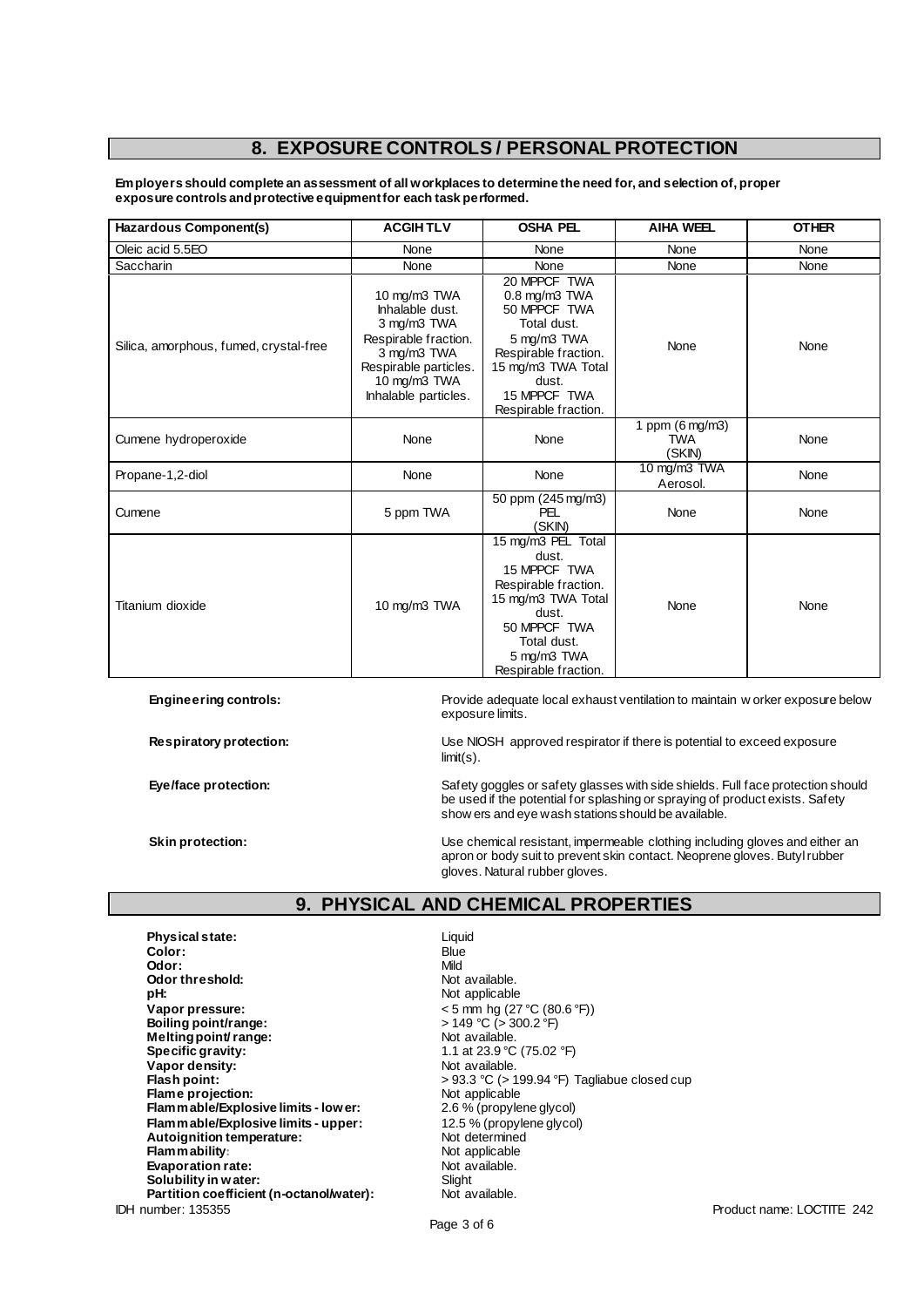**VOC content:** 0.56 %; 6.17 g/l (California SCAQMD Method 316B) (Estimated)<br>Viscosity: Not available. **Not available.**<br>Not available. **Decomposition temperature: 10. STABILITY AND REACTIVITY** Stability: Stable under normal conditions of storage and use. **Hazardous reactions:** None under normal processing. Polymerization may occur at elevated temperature or in the presence of incompatible materials. **Hazardous decomposition products:** Oxides of carbon. Oxides of sulfur. Oxides of nitrogen. Irritating organic vapours. **Incompatible materials:** Strong oxidizing agents. Free radical initiators. Strong reducing agents. Alkalis. Oxygen scavengers. Other polymerization initiators. Copper. Iron. Zinc. Aluminum. Rust. **Reactivity:** Not available. **Conditions to avoid:** Elevated temperatures. Heat, flames, sparks and other sources of ignition. Store aw ay from incompatible materials.

## **11. TOXICOLOGICAL INFORMATION**

**Relevant routes of exposure:** Skin, Inhalation, Eyes, Ingestion

#### **Potential Health Effects/Symptoms**

| Inhalation:          | Inhalation of vapors or mists of the product may be irritating to the respiratory system. |
|----------------------|-------------------------------------------------------------------------------------------|
| <b>Skin contact:</b> | Causes skin irritation.                                                                   |
| Eve contact:         | Causes eve irritation.                                                                    |
| Ingestion:           | May cause gastrointestinal tract irritation if swallowed.                                 |

| Hazardous Component(s)                 | LD50s and LC50s                                                                                                                             | Immediate and Delayed Health Effects                              |
|----------------------------------------|---------------------------------------------------------------------------------------------------------------------------------------------|-------------------------------------------------------------------|
| Oleic acid 5.5EO                       | None                                                                                                                                        | <b>Irritant</b>                                                   |
| <b>Saccharin</b>                       | Oral LD50 (Mouse) = $17$ g/kg                                                                                                               | No Target Organs                                                  |
| Silica, amorphous, fumed, crystal-free | None                                                                                                                                        | Nuisance dust                                                     |
| Cumene hydroperoxide<br>None           |                                                                                                                                             | Allergen, Central nervous system, Corrosive,<br>Irritant, Mutagen |
| Propane-1,2-diol                       | Oral LD50 (Rabbit) = $18$ g/kg<br>Oral LD50 (Mouse) = $23.9$ g/kg<br>Oral LD50 $(Rat) = 30$ g/kg                                            | <b>Irritant</b>                                                   |
| Cumene                                 | Oral LD50 $(Rat) = 2.91$ g/kg<br>Oral LD50 $(Rat) = 1,400$ mg/kg                                                                            | Central nervous system, Irritant, Lung                            |
| Titanium dioxide                       | Inhalation LC50 (Rat, $4 h$ ) = $> 6.82$ mg/l<br>Inhalation LC50 (Rat, $4 h$ ) = > 2.28 mg/l<br>Inhalation LC50 (Rat, $4 h$ ) = > 3.56 mg/l | Irritant, Respiratory, Some evidence of<br>carcinogenicity        |

| Hazardous Component(s)                 | <b>NTP Carcinogen</b>                               | <b>IARC Carcinogen</b> | <b>OSHA Carcinogen</b><br>(Specifically Regulated) |
|----------------------------------------|-----------------------------------------------------|------------------------|----------------------------------------------------|
| Oleic acid 5.5EO                       | No                                                  | No                     | No                                                 |
| <b>Saccharin</b>                       | No                                                  | No                     | No                                                 |
| Silica, amorphous, fumed, crystal-free | No                                                  | No                     | No                                                 |
| Cumene hydroperoxide                   | No                                                  | No                     | No                                                 |
| Propane-1,2-diol                       | No                                                  | No                     | No                                                 |
| Cumene                                 | Reasonably Anticipated to be<br>a Human Carcinogen. | Group 2B               | No                                                 |
| Titanium dioxide                       | No                                                  | Group 2B               | No                                                 |

# **12. ECOLOGICAL INFORMATION**

**Ecological information:** Not available.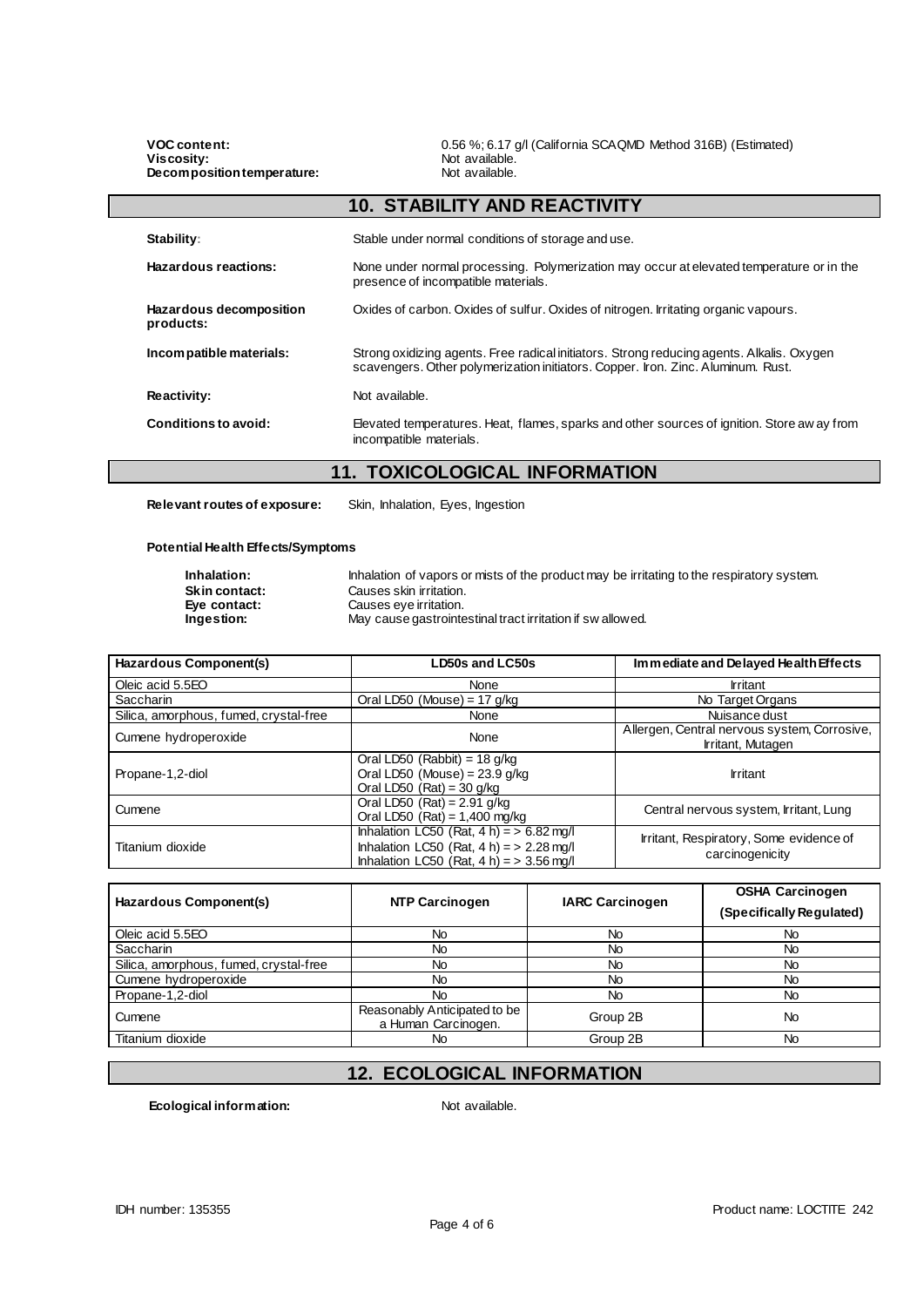# **13. DISPOSAL CONSIDERATIONS**

**Information provided is for unused product only.**

**Recommended method of disposal:** Follow all local, state, federal and provincial regulations for disposal.

### **14. TRANSPORT INFORMATION**

**The transport information provided in this section only applies to the material/formulation itself, and is not specific to any package/configuration.**

| U.S. Department of Transportation Ground (49 CFR) |                                                         |
|---------------------------------------------------|---------------------------------------------------------|
| Propershipping name:                              | RQ, Environmentally hazardous substance, liquid, n.o.s. |
| Hazard class or division:                         | 9                                                       |
| Identification number:                            | <b>UN 3082</b>                                          |
| Packing group:                                    | Ш                                                       |
| <b>DOT Hazardous Substance(s):</b>                | alpha, alpha-Dimethylbenzylhydroperoxide                |
| International Air Transportation (ICAO/IATA)      |                                                         |
| Proper shipping name:                             | RQ, Environmentally hazardous substance, liquid, n.o.s. |
| Hazard class or division:                         | 9                                                       |
| Identification number:                            | <b>UN 3082</b>                                          |
| Packing group:                                    | Ш                                                       |
| <b>Water Transportation (IMO/IMDG)</b>            |                                                         |
| Proper shipping name:                             | RQ, ENVIRONMENTALLY HAZARDOUS SUBSTANCE, LIQUID, N.O.S. |
| Hazard class or division:                         | 9                                                       |
| Identification number:                            | <b>UN 3082</b>                                          |
| Packing group:                                    | Ш                                                       |
|                                                   |                                                         |

## **15. REGULATORY INFORMATION**

**United States Regulatory Information**

| TSCA 8 (b) Inventory Status:                                                                                  | All components are listed as active or are exempt from listing on the Toxic Substances<br>Control Act (TSCA) inventory.                                                                                                                                                                                                                                                                                                       |
|---------------------------------------------------------------------------------------------------------------|-------------------------------------------------------------------------------------------------------------------------------------------------------------------------------------------------------------------------------------------------------------------------------------------------------------------------------------------------------------------------------------------------------------------------------|
| <b>TSCA 12 (b) Export Notification:</b>                                                                       | None above reporting de minimis                                                                                                                                                                                                                                                                                                                                                                                               |
| <b>CERCLA/SARA Section 302 EHS:</b><br><b>CERCLA/SARA Section 311/312:</b><br><b>CERCLA/SARA Section 313:</b> | None above reporting de minimis.<br>Immediate Health, Delayed Health<br>This product contains the follow ing toxic chemicals subject to the reporting requirements of<br>section 313 of the Emergency Planning and Community Right-To-Know Act of 1986 (40<br>CFR 372). Saccharin (CAS#81-07-2). Cumene hydroperoxide (CAS#80-15-9). Cumene<br>(CAS#98-82-8).                                                                 |
| <b>CERCLA Reportable quantity:</b>                                                                            | Cumene hydroperoxide (CAS#80-15-9) 10 lbs. (4.54 kg)                                                                                                                                                                                                                                                                                                                                                                          |
| California Proposition 65:                                                                                    | This product contains a chemical know n in the State of California to cause cancer. This<br>product contains a chemical know n to the State of California to cause birth defects or other<br>reproductive harm.                                                                                                                                                                                                               |
| Canada Regulatory Information                                                                                 |                                                                                                                                                                                                                                                                                                                                                                                                                               |
| <b>CEPA DSL/NDSL Status:</b>                                                                                  | Contains one or more components listed on the Non-Domestic Substances List. All other<br>components are listed on or are exempt from listing on the Domestic Substances List.<br>Components listed on the NDSL must be tracked by all Canadian Importers of Record as<br>required by Environment Canada. They may be imported into Canada in limited quantities.<br>Please contact Regulatory Affairs for additional details. |

### **16. OTHER INFORMATION**

**This safety data sheet contains changes from the previous version in sections:** 7, 8, 11, 15

**Prepared by:** Product Safety and Regulatory Affairs

**Issue date:** 06/14/2021